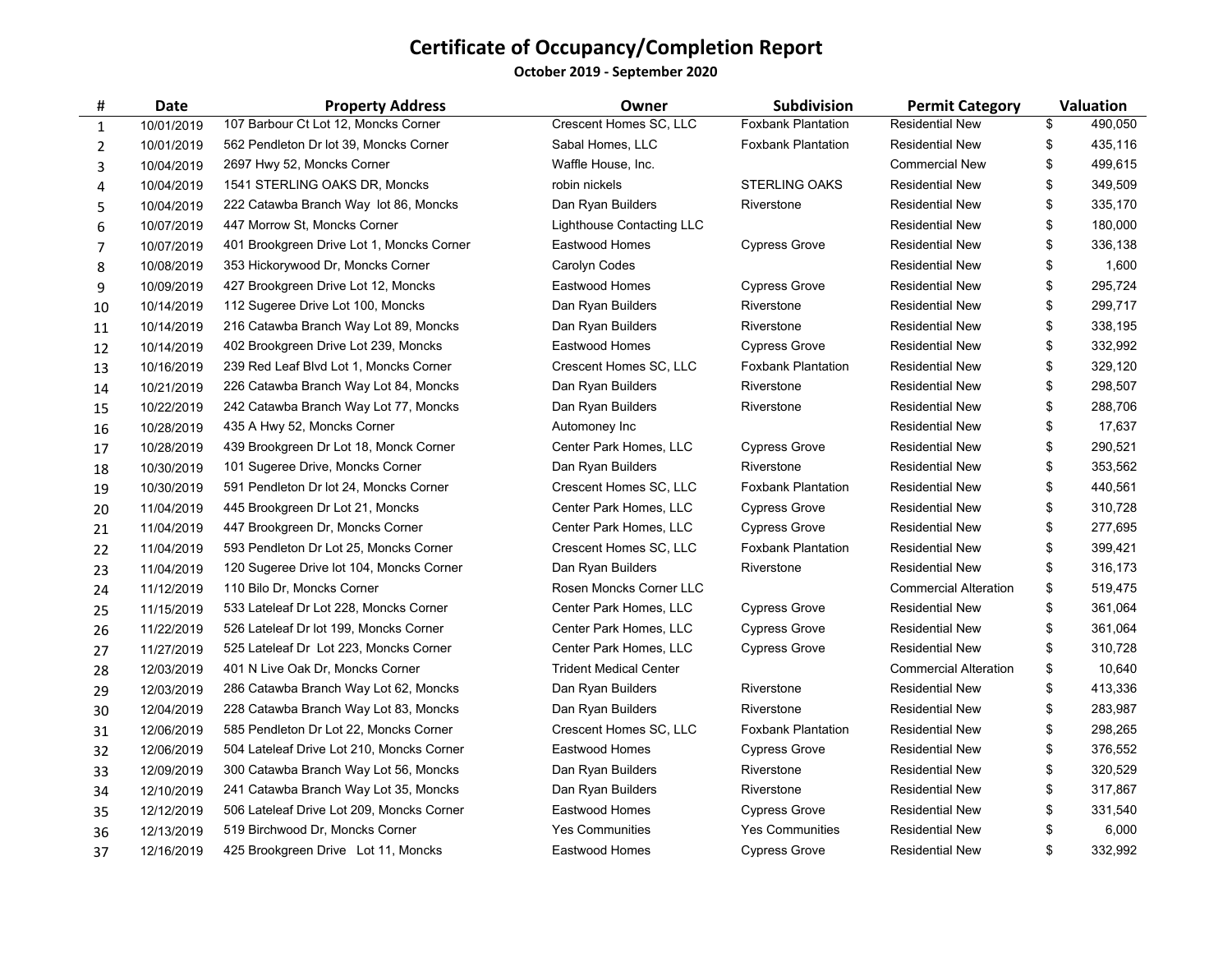#### **October 2019 ‐ September 2020**

| 38 | 12/17/2019 | 298 Catawba Branch Way Lot 57, Moncks     | Dan Ryan Builders           | Riverstone           | <b>Residential New</b>       | \$<br>242,000 |
|----|------------|-------------------------------------------|-----------------------------|----------------------|------------------------------|---------------|
| 39 | 12/18/2019 | 253 Catawba Branch Way Lot 39, Moncks     | Dan Ryan Builders           | Riverstone           | <b>Residential New</b>       | \$<br>299,717 |
| 40 | 12/18/2019 | 412 Brookgreen Dr lot 234, Moncks Corner  | Eastwood Homes              | <b>Cypress Grove</b> | <b>Residential New</b>       | \$<br>352,836 |
| 41 | 12/18/2019 | 410 Brookgreen Drive Lot 235, Moncks      | Eastwood Homes              | <b>Cypress Grove</b> | <b>Residential New</b>       | \$<br>347,875 |
| 42 | 12/19/2019 | 511 Birchwood Dr, Moncks Corner           | <b>Yes Communities</b>      | Shannonwood          | <b>Residential New</b>       | \$<br>5,250   |
| 43 | 12/19/2019 | 511 Birchwood Dr, Moncks Corner           | <b>Yes Communities</b>      | Shannonwood          | <b>Residential New</b>       | \$<br>5,250   |
| 44 | 12/19/2019 | 244 Catawba Branch Way Lot 76, Moncks     | Dan Ryan Builders           | Riverstone           | <b>Residential New</b>       | \$<br>357,555 |
| 45 | 01/13/2020 | 403 Brookgreen Drive Lot 2, Moncks Corner | Eastwood Homes              | <b>Cypress Grove</b> | <b>Residential New</b>       | \$<br>332,992 |
| 46 | 01/15/2020 | 245 Weeping Cypress Drive Lot 37,         | Eastwood Homes              | <b>Cypress Grove</b> | <b>Residential New</b>       | \$<br>347,875 |
| 47 | 01/15/2020 | 214 Weeping Cypress, Moncks               | Gloucore LLC                | <b>Cypress Grove</b> | <b>Residential New</b>       | \$<br>282,535 |
| 48 | 01/15/2020 | 103 Jenkins St, Moncks Corner             | <b>Habitat for Humanity</b> |                      | <b>Residential New</b>       | \$<br>202,796 |
| 49 | 01/21/2020 | 409 Brookgreen Drive Lot 4, Moncks Corner | Eastwood Homes              | <b>Cypress Grove</b> | <b>Residential New</b>       | \$<br>432,817 |
| 50 | 01/21/2020 | 131 West St, Moncks Corner                | James & Leslie Hafer        |                      | <b>Residential New</b>       | \$<br>442,497 |
| 51 | 01/28/2020 | 227 Catawba Branch Way Lot 28, Moncks     | Dan Ryan Builders           | Riverstone           | <b>Residential New</b>       | \$<br>283,261 |
| 52 | 01/31/2020 | 415 Brookgreen Drive Lot 7, Moncks Corner | Eastwood Homes              | <b>Cypress Grove</b> | <b>Residential New</b>       | \$<br>442,255 |
| 53 | 01/31/2020 | 317 Catawba Branch Way Lot 72, Moncks     | Dan Ryan Builders           | Riverstone           | <b>Residential New</b>       | \$<br>227,480 |
| 54 | 02/05/2020 | 447 Morrow St, Moncks Corner              | Lighthouse Contacting LLC   |                      | <b>Residential New</b>       | \$<br>180,000 |
| 55 | 02/05/2020 | 120 President Circle, Moncks Corner       | Steven Wright               |                      | <b>Residential New</b>       | \$<br>6,800   |
| 56 | 02/13/2020 | 101 Weeping Cypress Drive Lot 93, Moncks  | Eastwood Homes              | <b>Cypress Grove</b> | <b>Residential New</b>       | \$<br>336,138 |
| 57 | 02/13/2020 | 236 Catawba Branch Way Lot 80, Moncks     | Dan Ryan Builders           | Riverstone           | <b>Residential New</b>       | \$<br>280,962 |
| 58 | 02/14/2020 | 505 Whitesville Rd, Moncks Corner         | <b>RAD Builders</b>         |                      | <b>Residential New</b>       | \$<br>234,861 |
| 59 | 02/21/2020 | 444 MORROW ST, Moncks Corner              | Lighthouse Contacting, LLC  | <b>Mitten Park</b>   | <b>Residential New</b>       | \$<br>210,000 |
| 60 | 02/24/2020 | 444 MORROW ST, Moncks Corner              | Lighthouse Contacting, LLC  | <b>Mitten Park</b>   | <b>Residential New</b>       | \$<br>210,000 |
| 61 | 03/03/2020 | 288 Catawba Branch Way, Moncks Corner     | Dan Ryan Builders           | Riverstone           | <b>Residential New</b>       | \$<br>285,197 |
| 62 | 03/03/2020 | 237 Catawba Branch Way Lot 33, Moncks     | Dan Ryan Builders           | Riverstone           | <b>Residential New</b>       | \$<br>275,154 |
| 63 | 03/04/2020 | 514 N Hwy 52, Moncks Corner               | Arby's Restaurant           |                      | <b>Commercial Alteration</b> | \$<br>306,000 |
| 65 | 03/11/2020 | 243 Catawba Branch Way Lot 36, Moncks     | Dan Ryan Builders           | Riverstone           | <b>Residential New</b>       | \$<br>270,193 |
| 66 | 03/13/2020 | 104 Weeping Cypress Drive Lot 95, Moncks  | Eastwood Homes              | <b>Cypress Grove</b> | <b>Residential New</b>       | \$<br>401,599 |
| 67 | 03/13/2020 | 240 Catawba Branch Way, Moncks Corner     | Dan Ryan Builders           | Riverstone           | <b>Residential New</b>       | \$<br>276,304 |
| 68 | 03/13/2020 | 230 Catawba Branch Way, Moncks Corner     | Dan Ryan Builders           | Riverstone           | <b>Residential New</b>       | \$<br>300,806 |
| 69 | 03/27/2020 | 208 McCants Dr, Moncks Corner             | Caleb Rodgers               |                      | <b>Residential New</b>       | \$<br>331,661 |
| 70 | 03/31/2020 | 251 Catawba Branch Way, Moncks Corner     | Dan Ryan Builders           | Riverstone           | <b>Residential New</b>       | \$<br>316,657 |
| 71 | 04/01/2020 | 224 Catawaba Branch Way, Moncks Corner    | Dan Ryan Builders           | Riverstone           | <b>Residential New</b>       | \$<br>316,657 |
| 72 | 04/03/2020 | 100 Bass St, Moncks Corner                | <b>RAD Builders</b>         |                      | <b>Residential New</b>       | \$<br>206,910 |
| 73 | 04/03/2020 | 407 Jenna Ln, Moncks Corner               | <b>Carter Construction</b>  |                      | <b>Residential New</b>       | \$<br>188,276 |
| 74 | 04/14/2020 | 413 Brookgreen Drive Lot 6, Moncks Corner | Eastwood Homes              | <b>Cypress Grove</b> | <b>Residential New</b>       | \$<br>367,719 |
| 75 | 04/16/2020 | 579 Stoney Landing Rd, Moncks Corner      | Home Telphone               |                      | <b>Residential New</b>       | \$<br>218,102 |
| 76 | 04/16/2020 | 579 Stoney Landing Rd, Moncks Corner      | Home Telphone               |                      | <b>Residential New</b>       | \$<br>218,102 |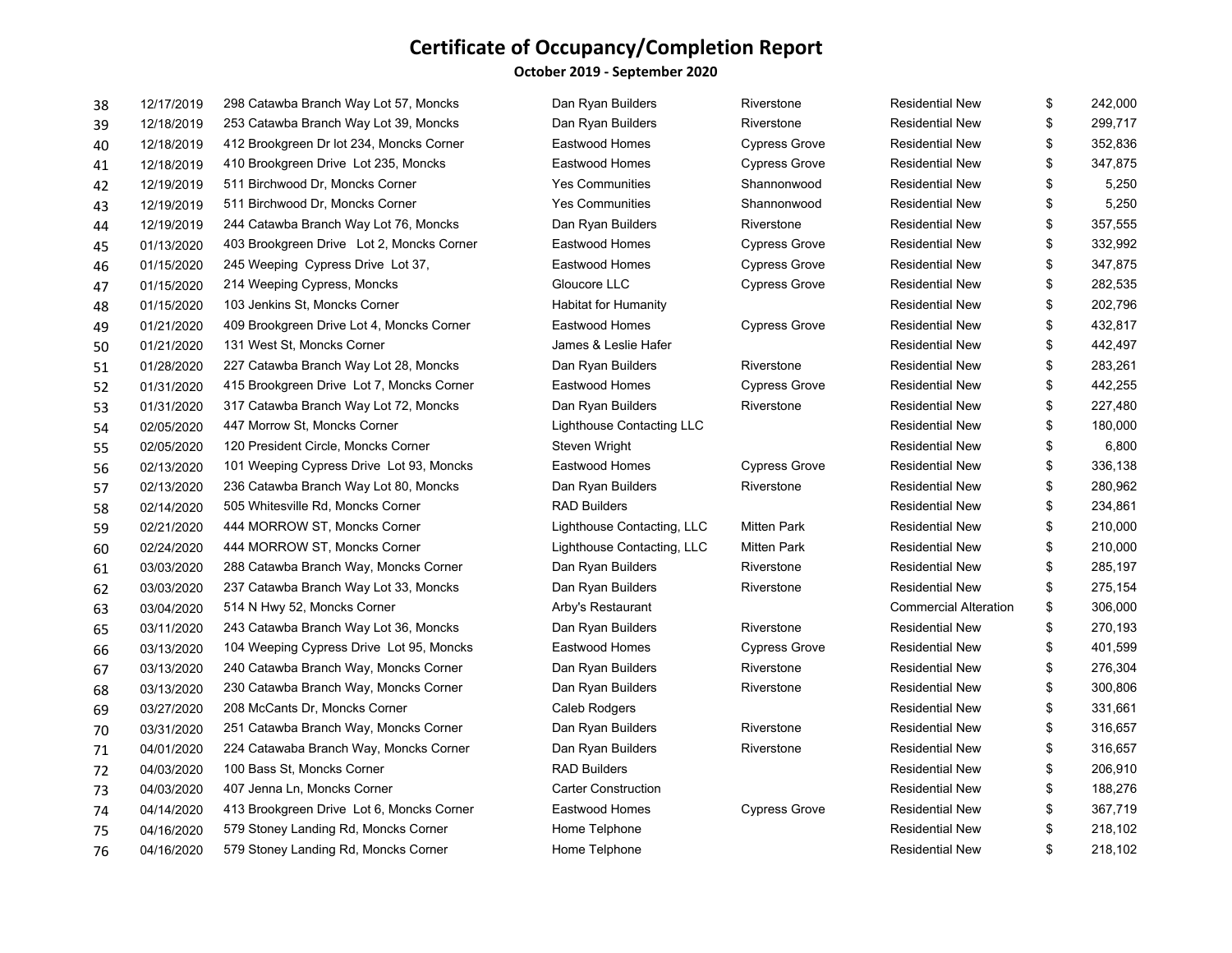#### **October 2019 ‐ September 2020**

| 77  | 04/16/2020 | 213 Catawba Branch Way, Moncks Corner     | Dan Ryan Builders            | Riverstone                | <b>Residential New</b>       | \$<br>316,173 |
|-----|------------|-------------------------------------------|------------------------------|---------------------------|------------------------------|---------------|
| 78  | 04/22/2020 | 515 N Hwy 52, Moncks Corner               |                              |                           | <b>Commercial Alteration</b> | \$<br>173,442 |
| 79  | 04/22/2020 | 309 REMBERT C DENNIS BLVD,                | <b>Marvins Central</b>       |                           | <b>Commercial Alteration</b> | \$<br>124,800 |
| 80  | 04/22/2020 | 363 Peagler Way, Moncks Corner            | <b>Town of Moncks Corner</b> |                           | <b>Commercial Misc.</b>      | \$<br>818,778 |
| 82  | 04/22/2020 | 519 Birchwood Dr, Moncks Corner           | <b>Yes Communities</b>       | <b>Yes Communities</b>    | <b>Residential New</b>       | \$<br>6,000   |
| 83  | 04/22/2020 | 231 Catawba Branch Way Lot 30, Moncks     | Dan Ryan Builders            | Riverstone                | <b>Residential New</b>       | \$<br>260,634 |
| 84  | 04/27/2020 | 249 Catawba Branch Way, Moncks Corner     | Dan Ryan Builders            | Riverstone                | <b>Residential New</b>       | \$<br>298,507 |
| 85  | 05/06/2020 | 235 Catawba Branch Way, Moncks Corner     | Dan Ryan Builders            | Riverstone                | <b>Residential New</b>       | \$<br>332,629 |
| 86  | 05/12/2020 | 614 Ravensridge Lane, Moncks Corner       | Crescent Homes SC, LLC       | <b>Foxbank Plantation</b> | <b>Residential New</b>       | \$<br>207,072 |
| 87  | 05/12/2020 | 616 Ravensridge Lane, Moncks Corner       | Crescent Homes SC, LLC       | <b>Foxbank Plantation</b> | <b>Residential New</b>       | \$<br>173,313 |
| 88  | 05/12/2020 | 618 Ravensridge Lane, Moncks Corner       | Crescent Homes SC, LLC       | Foxbank Plantation        | <b>Residential New</b>       | \$<br>207,072 |
| 89  | 05/12/2020 | 620 Ravensridge Lane, Moncks Corner       | Crescent Homes SC, LLC       | <b>Foxbank Plantation</b> | <b>Residential New</b>       | \$<br>213,001 |
| 90  | 05/15/2020 | 292 Catawba Branch Way, Moncks Corner     | Dan Ryan Builders            | Riverstone                | <b>Residential New</b>       | \$<br>285,197 |
| 91  | 05/18/2020 | 612 Ravensridge Lane, Moncks Corner       | Crescent Homes SC, LLC       | <b>Foxbank Plantation</b> | <b>Residential New</b>       | \$<br>213,001 |
| 92  | 05/19/2020 | 411 Brookgreen Drive Lot 5, Moncks Corner | Eastwood Homes               | <b>Cypress Gardens</b>    | <b>Residential New</b>       | \$<br>494,527 |
| 93  | 05/22/2020 | 429 Brookgreen Drive Lot 13, Moncks       | Eastwood Homes               | <b>Cypress Grove</b>      | <b>Residential New</b>       | \$<br>382,602 |
| 94  | 05/22/2020 | 413 Stoneleigh Lane, Moncks Corner        | Crescent Homes SC, LLC       | <b>Foxbank Plantation</b> | <b>Residential New</b>       | \$<br>213,001 |
| 95  | 05/22/2020 | 415 Stoneleigh Lane, Moncks Corner        | Crescent Homes Sc, LLC       | <b>Foxbank Plantation</b> | <b>Residential New</b>       | \$<br>207,072 |
| 96  | 05/22/2020 | 417 Stoneleigh Lane, Moncks Corner        | Crescent Homes SC, LLC       | <b>Foxbank Plantation</b> | <b>Residential New</b>       | \$<br>178,032 |
| 97  | 05/22/2020 | 419 Stoneleigh Lane, Moncks Corner        | Crescent Homes SC, LLC       | <b>Foxbank Planttaion</b> | <b>Residential New</b>       | \$<br>207,072 |
| 98  | 05/22/2020 | 421 Stoneleigh Lane, Moncks Corner        | Crescent Homes SC, LLC       | <b>Foxbank Plantation</b> | <b>Residential New</b>       | \$<br>132,130 |
| 99  | 05/27/2020 | 405 Brookgreen Drive Lot 3, Moncks Corner | Eastwood Homes               | <b>Cypress Grove</b>      | <b>Residential New</b>       | \$<br>437,415 |
| 100 | 05/28/2020 | 419 Brookgreen Drive Lot 8, Moncks Corner | <b>Eastwood Homes</b>        | <b>Cypress Grove</b>      | <b>Residential New</b>       | \$<br>382,602 |
| 101 | 05/29/2020 | 401 Barony St, Moncks Corner              | Alfonso Richard Loon         |                           | <b>Commercial Alteration</b> | \$<br>200,000 |
| 102 | 06/05/2020 | 502 Lateleaf Dr Lot 211, Moncks Corner    | Samantha Bumgarner           | <b>Cypress Grove</b>      | <b>Residential New</b>       | \$<br>367,235 |
| 103 | 06/05/2020 | 233 Catawba Branch Way, Moncks Corner     | Dan Ryan Builders            | Riverstone                | <b>Residential New</b>       | \$<br>276,304 |
| 104 | 06/08/2020 | 504 S Live Oak Dr, Moncks Corner          | Joes Trucking                |                           | <b>Commercial Alteration</b> | \$<br>51,971  |
| 105 | 06/10/2020 | 267 Catawba Branch Way, Moncks Corner     | Dan Ryan Builders            | Riverstone                | <b>Residential New</b>       | \$<br>352,352 |
| 106 | 06/10/2020 | 600 Ravensridge Lane, Moncks Corner       | Crescent Homes SC, LLC       | <b>Foxbank Plantation</b> | <b>Residential New</b>       | \$<br>213,001 |
| 107 | 06/10/2020 | 602 Ravensridge Lane, Moncks Corner       | Crescent Homes SC, LLC       | <b>Foxbank Plantation</b> | <b>Residential New</b>       | \$<br>207,072 |
| 108 | 06/10/2020 | 604 Ravensridge Lane, Moncks Corner       | Crescent Homes SC, LLC       | <b>Foxbank Plantation</b> | <b>Residential New</b>       | \$<br>178,032 |
| 109 | 06/10/2020 | 606 Ravensridge Lane, Moncks Corner       | Crescent Homes SC, LLC       | <b>Foxbank Plantation</b> | <b>Residential New</b>       | \$<br>201,022 |
| 110 | 06/10/2020 | 608 Ravensridge Lane, Moncks Corner       | Crescent Homes SC, LLC       | <b>Foxbank Plantation</b> | <b>Residential New</b>       | \$<br>213,001 |
| 111 | 06/10/2020 | 248 Gulledge St lot 6, Moncks Corner      | Center Park Homes, LLC       |                           | <b>Residential New</b>       | \$<br>309,760 |
| 112 | 06/10/2020 | 231 White St Lot 4, Moncks Corner         | Center Park Homes, LLC       |                           | <b>Residential New</b>       | \$<br>309,760 |
| 113 | 06/12/2020 | 407 Stoneleigh Lane, Moncks Corner        | Crescent Homes SC, LLC       | <b>Foxbank Plantation</b> | <b>Residential New</b>       | \$<br>201,022 |
| 114 | 06/12/2020 | 409 Stoneleigh Lane, Moncks Corner        | Crescent Homes SC, LLC       | Foxbank Plantation        | <b>Residential New</b>       | \$<br>213,001 |
| 115 | 06/15/2020 | 227 White St Lot 5, Moncks Corner         | Center Park Homes, LLC       |                           | <b>Residential New</b>       | \$<br>309,760 |
|     |            |                                           |                              |                           |                              |               |